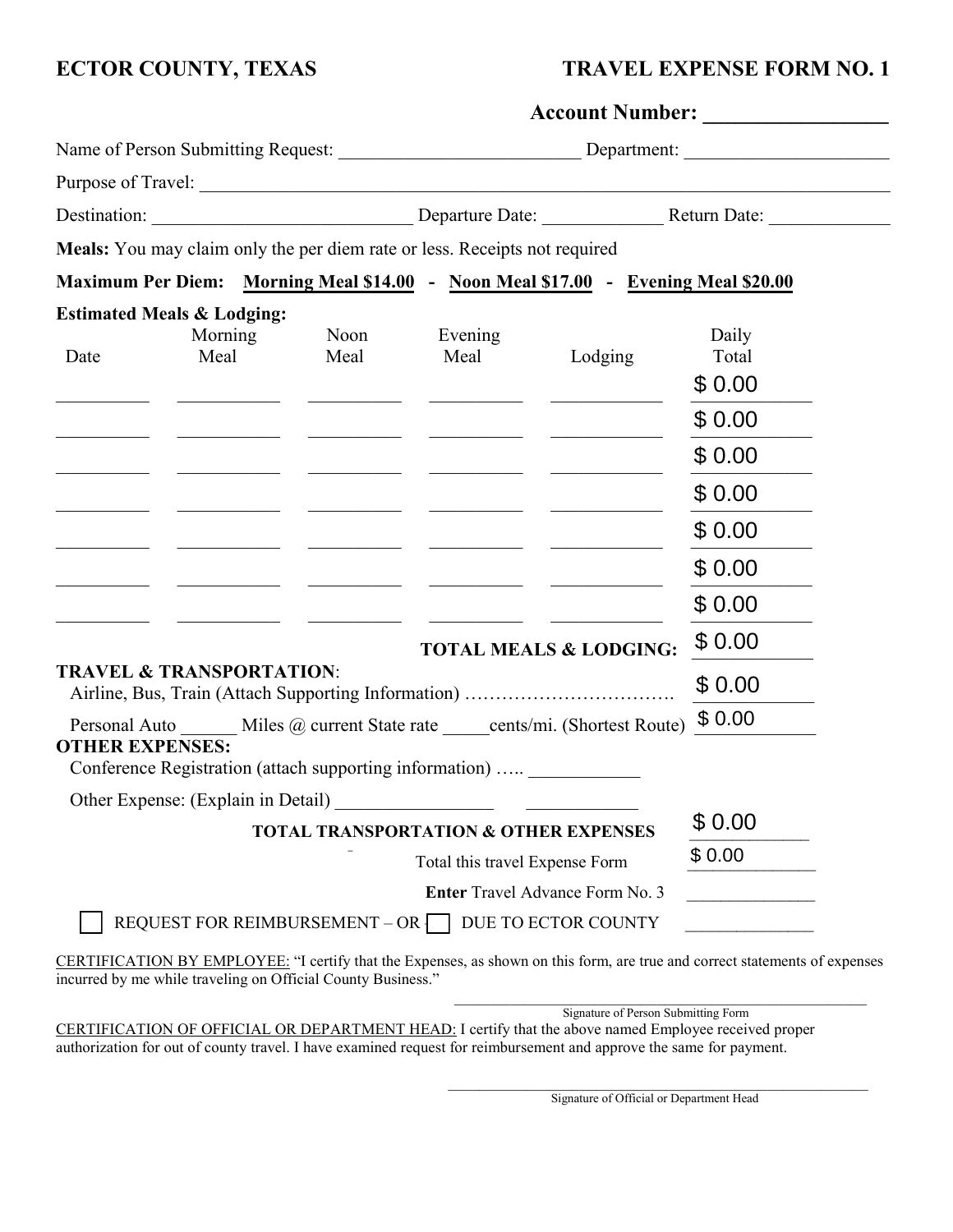## **TRAVEL EXPENSE FORM NO. 2**

|             |                                                                                                                               |                                                                                                                                                                                                                                 |                               | Account Number: __________________ |                       |  |
|-------------|-------------------------------------------------------------------------------------------------------------------------------|---------------------------------------------------------------------------------------------------------------------------------------------------------------------------------------------------------------------------------|-------------------------------|------------------------------------|-----------------------|--|
|             |                                                                                                                               |                                                                                                                                                                                                                                 |                               |                                    |                       |  |
|             |                                                                                                                               | <b>EXPENSES INCURRED IN TRANSPORTING PRISONERS:</b>                                                                                                                                                                             |                               |                                    |                       |  |
|             |                                                                                                                               |                                                                                                                                                                                                                                 |                               |                                    |                       |  |
|             |                                                                                                                               |                                                                                                                                                                                                                                 |                               |                                    |                       |  |
|             |                                                                                                                               |                                                                                                                                                                                                                                 |                               |                                    |                       |  |
|             |                                                                                                                               |                                                                                                                                                                                                                                 |                               |                                    |                       |  |
|             |                                                                                                                               |                                                                                                                                                                                                                                 |                               |                                    |                       |  |
|             | <b>MEALS &amp; LODGING:</b><br>Morning Meal Maximum - \$7.00<br>Noon Meal Maximum - \$10.00<br>Evening Meal Maximum - \$13.00 |                                                                                                                                                                                                                                 |                               |                                    |                       |  |
|             |                                                                                                                               | Per Diem expenses are not allowable for the costs of prisoners' meals and expenses. Actual receipts must be<br>submitted to the County Auditor with this travel expense form or requests for reimbursement will not be honored. |                               |                                    |                       |  |
| <b>DATE</b> | <b>MORNING</b><br>MEAL                                                                                                        | <b>NOON</b><br><b>MEAL</b>                                                                                                                                                                                                      | <b>EVENING</b><br><b>MEAL</b> | <b>ACTUAL</b><br><b>LODGING</b>    | DAILY<br><b>TOTAL</b> |  |
|             |                                                                                                                               |                                                                                                                                                                                                                                 |                               |                                    |                       |  |
|             |                                                                                                                               |                                                                                                                                                                                                                                 |                               |                                    |                       |  |

### **TRAVEL & TRANSPORTATION:**

(Complete in detail and attach receipts)

TOTAL TRAVEL & TRANSPORTATION EXPENSES .... \_\_\_\_\_\_\_\_\_

**OTHER EXPENSES:** 

| Other Deputy Expense (Explain & Attach Receipts) |  |
|--------------------------------------------------|--|
| Other Matron Expense (Explain & Attach Receipts) |  |

TOTAL OTHER EXPENSES ... \_\_\_\_\_\_\_\_

TOTAL EXPENSE FORM NO. 2 ..........  $\mathcal{L}^{\text{max}}$ 

The Total of this form must be carried forward to Travel Expense Form No. 1 and submitted to the County Auditor for payment.